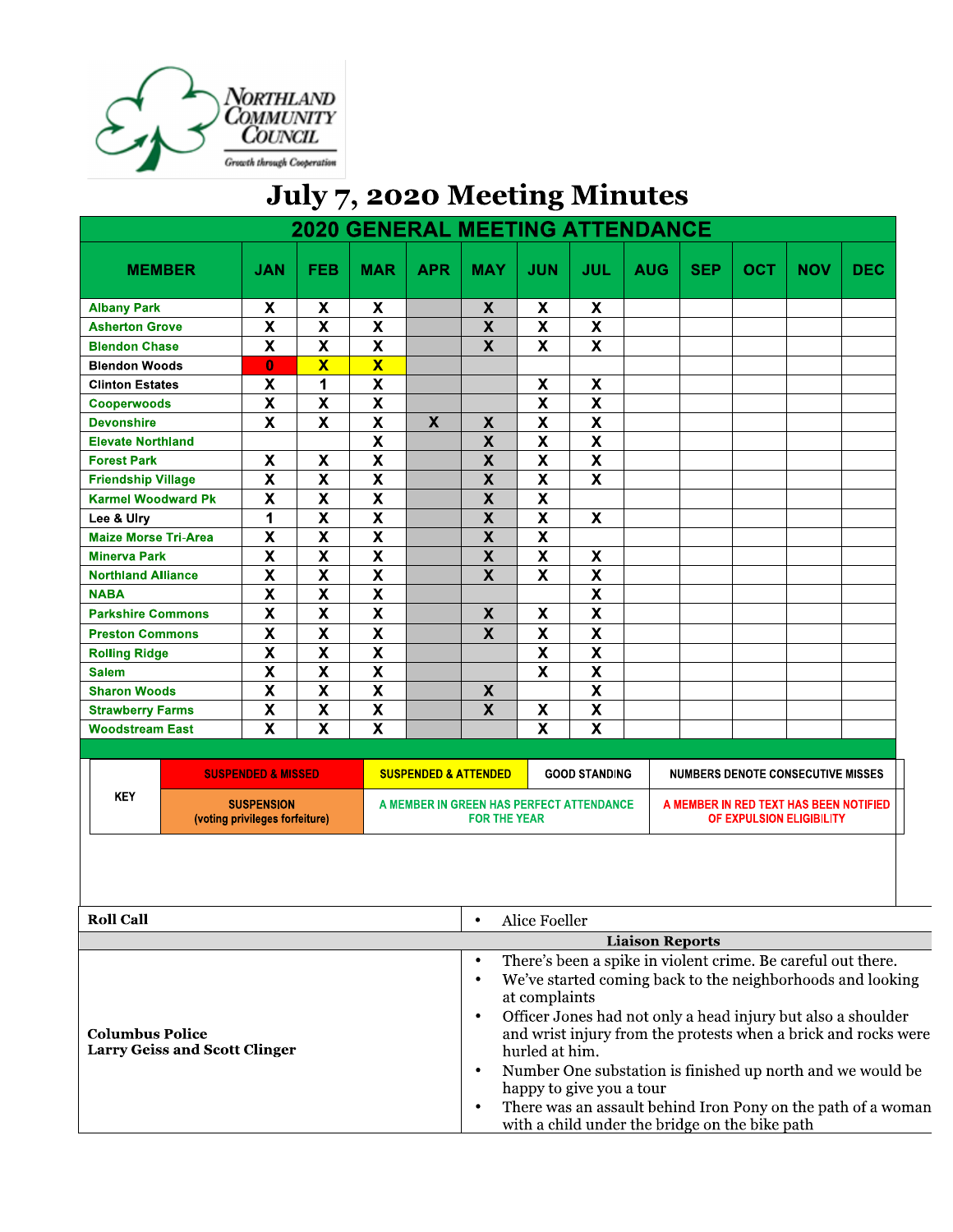| <b>City Attorney</b><br><b>Sarah Pomeroy</b><br>614-645-8619, scpomeroy@columbus.gov | Code enforcement is coming back online. The court schedule is<br>back on after three months off.<br>Please feel free to contact Sarah if something comes up<br>$\bullet$                                                                                                                                                                                                                                                                                                                                                                                                                                                                                                                                                                                                                                                                                                                                                                                                                                                                                                                                                                                                                                                                                                                                                               |
|--------------------------------------------------------------------------------------|----------------------------------------------------------------------------------------------------------------------------------------------------------------------------------------------------------------------------------------------------------------------------------------------------------------------------------------------------------------------------------------------------------------------------------------------------------------------------------------------------------------------------------------------------------------------------------------------------------------------------------------------------------------------------------------------------------------------------------------------------------------------------------------------------------------------------------------------------------------------------------------------------------------------------------------------------------------------------------------------------------------------------------------------------------------------------------------------------------------------------------------------------------------------------------------------------------------------------------------------------------------------------------------------------------------------------------------|
| <b>FACT &amp; Consider Biking</b><br>David Roseman                                   | No report<br>$\bullet$                                                                                                                                                                                                                                                                                                                                                                                                                                                                                                                                                                                                                                                                                                                                                                                                                                                                                                                                                                                                                                                                                                                                                                                                                                                                                                                 |
| <b>Columbus Public Library Liaison</b><br>Keith Hanson                               | No report<br>٠                                                                                                                                                                                                                                                                                                                                                                                                                                                                                                                                                                                                                                                                                                                                                                                                                                                                                                                                                                                                                                                                                                                                                                                                                                                                                                                         |
| <b>Northland Area Business Association</b><br>Dave Cooper                            | The city mowed the median and came back and<br>$\bullet$<br>mowed the shoulders as well. It has stayed pretty<br>short after that because of hot weather.<br>July 11 is the next clean up, 9 to noon behind Jiffy<br>$\bullet$<br>Lube, bring your own supplies                                                                                                                                                                                                                                                                                                                                                                                                                                                                                                                                                                                                                                                                                                                                                                                                                                                                                                                                                                                                                                                                        |
| <b>City of Columbus Community Liaison</b><br>Alfred Akainyah aaakainyah@columbus.gov | 311 is back up and running as usual. If you have an older<br>$\bullet$<br>Public health: We are asking everyone to do what they can to<br>mitigate mosquitoes because there are a lot of problems with<br>mosquitoes. Eliminate standing water.<br>Also we are still working on flooding issues that we have had<br>complaints about<br>Felix: It seems like there should not be so much standing<br>water in the streets in Forest Park. We had the response that<br>there wasn't much that could be done, but residents are<br>sustaining thousands of dollars of mitigation each time we get<br>a hard rain. It's obvious that our city sewers are not in good<br>shape. It's too much to ask our residents to shoulder this<br>burden when they are already struggling. Please keep making<br>noise to city council about this.<br>Alicia said residents can also help by sweeping debris out of the<br>curb and gutters to keep debris out. Also we know some storm<br>drains have actually collapsed and need to be fixed.<br>Margaret: Who should I call, because we have a lot of standing<br>$\bullet$<br>water and it breeds mosquitoes. I've talked to water and<br>sewers and the city engineer and also the health department.<br>Alfred advised calling 311 and sending an email to Alfred with<br>the complaint number. |
| Sandra R. López<br>Division of Community Engagement<br>srlopez@columbus.gov          | We are hosting online forums. We are having discussion<br>$\bullet$<br>around re-imagining the role of the police. Council<br>Member Liz Brown hosted a forum that went on for six<br>hours, but I didn't hear any testimony from anyone in<br>Northland, and I think it's important that your voices are<br>heard. Wanted to make sure you are welcome to join.<br>Council Member Shayla Favor is hosting the next one. You<br>$\bullet$<br>can also submit testimony in writing. We are hearing<br>mostly from one group of people, so we want to make sure<br>we hear your feedback. What would you like to see more<br>of, as far as public safety. Northland is a big area, and you<br>represent a lot of folks and it's important that you are at<br>the table.<br>As far as the flooding $-$ we are having this issue in North<br>Linden as well. We are trying to have an internal meeting<br>to figure out what we can do. We as your liaisons are<br>frustrated to because we don't have a lot of information to<br>work from.                                                                                                                                                                                                                                                                                               |
|                                                                                      | <b>Selected Discussions</b>                                                                                                                                                                                                                                                                                                                                                                                                                                                                                                                                                                                                                                                                                                                                                                                                                                                                                                                                                                                                                                                                                                                                                                                                                                                                                                            |
|                                                                                      | Best Practices: What's working in your<br>neighborhood!                                                                                                                                                                                                                                                                                                                                                                                                                                                                                                                                                                                                                                                                                                                                                                                                                                                                                                                                                                                                                                                                                                                                                                                                                                                                                |
| <b>Round Table Discussion</b>                                                        | Alice: I thought there would be more<br>participation at meetings because they are<br>virtual, but we have just had the same handful.                                                                                                                                                                                                                                                                                                                                                                                                                                                                                                                                                                                                                                                                                                                                                                                                                                                                                                                                                                                                                                                                                                                                                                                                  |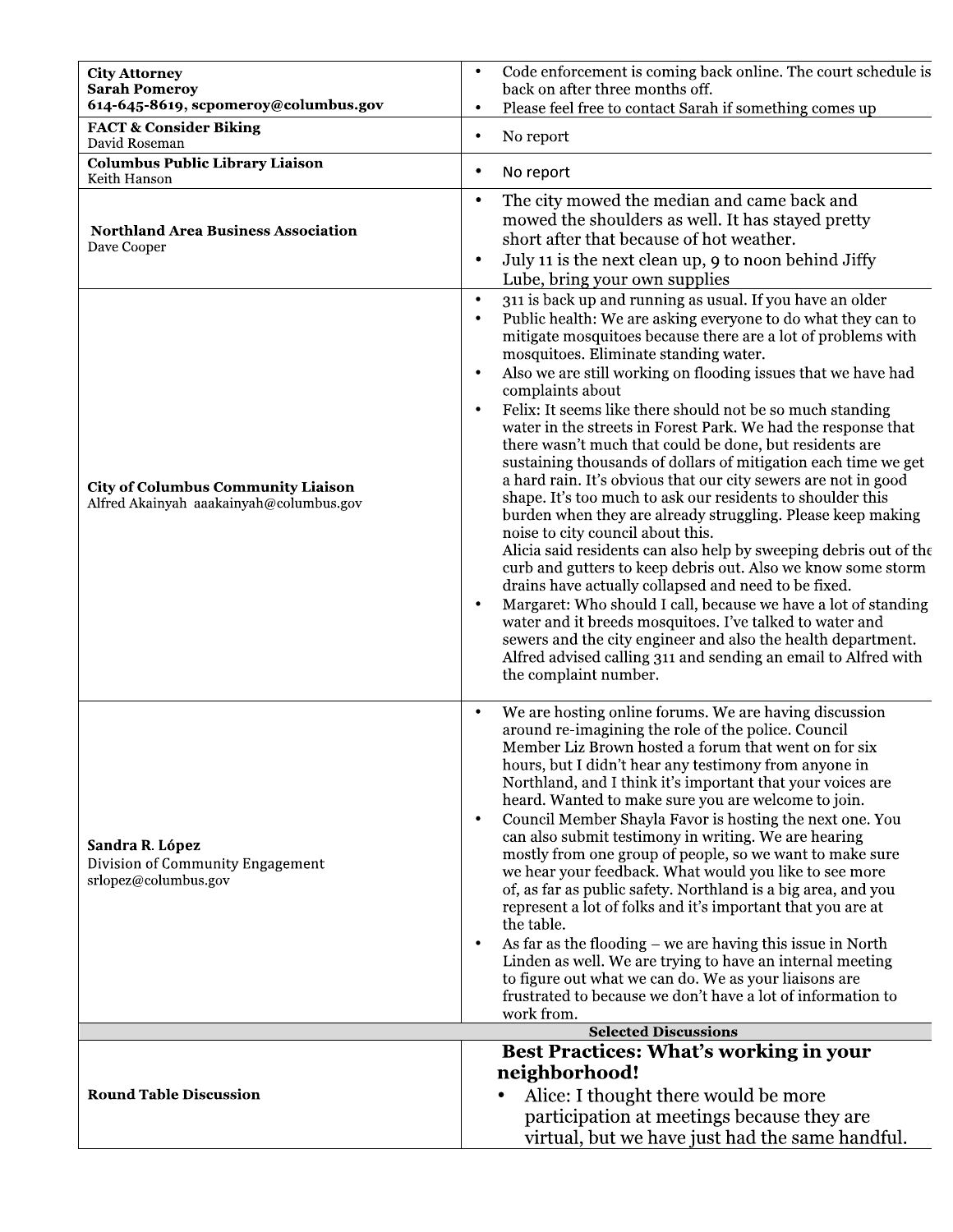|                                         | website, turn on the Waiting Room and share the<br>link more freely but screen participants, or put it<br>on a sign deeper in the neighborhood)<br>Margaret: Our neighborhood has never been<br>$\bullet$<br>good at setting up meetings. We have an activity<br>almost every other week where we get a food<br>truck or something. We are active on Facebook.<br>I'm thinking about trying it. We will give it a<br>shot.<br>Denise: What happened with paying the dues  I<br>$\bullet$<br>don't think we (Cooperwoods) has paid.<br>Felix listed off the communities that have paid.<br>$\bullet$<br>We also might have missed getting to the PO<br>Box, too, although Dave Paul said we haven't<br>gotten any mail.<br>Jared - we made our payments but the check<br>$\bullet$<br>hasn't been cashed. Requested them to check<br>into it.<br>Mary Walker reported mail theft from her mail<br>$\bullet$<br>that she dropped off at the exterior box at Maple<br>Canyon.<br>Food Trucks – There's a central website for all<br>$\bullet$<br>the food trucks and you sign up. You say which<br>food vendor you want and you can also go see<br>where the food trucks are all over the city. You<br>give them a ballpark of what your customer<br>count will be. A lot of the places you can pre-<br>order and set your pickup time, too, to minimize<br>the lines. They even give you a text confirmation<br>when your order is ready. They will pull up in<br>front of someone's house who has enough space<br>for street parking. We usually do a set time.<br>GreatFoodFinder.com????<br>CentralOhioFoodTrucks. Booking sites don't<br>have a minimum. If you call them individually,<br>they will try to get you to agree to a minimum<br>order, but they won't if you use the website. |
|-----------------------------------------|----------------------------------------------------------------------------------------------------------------------------------------------------------------------------------------------------------------------------------------------------------------------------------------------------------------------------------------------------------------------------------------------------------------------------------------------------------------------------------------------------------------------------------------------------------------------------------------------------------------------------------------------------------------------------------------------------------------------------------------------------------------------------------------------------------------------------------------------------------------------------------------------------------------------------------------------------------------------------------------------------------------------------------------------------------------------------------------------------------------------------------------------------------------------------------------------------------------------------------------------------------------------------------------------------------------------------------------------------------------------------------------------------------------------------------------------------------------------------------------------------------------------------------------------------------------------------------------------------------------------------------------------------------------------------------------------------------------------------------------------------------------------------------------------|
| Treasurer<br>Felix Quachey              | <b>NCC Officer Reports</b><br>Felix shared the financial report on the Zoom screen and<br>$\bullet$<br>explained all of the expenses.<br>There was discussion on the payment processing<br>$\bullet$                                                                                                                                                                                                                                                                                                                                                                                                                                                                                                                                                                                                                                                                                                                                                                                                                                                                                                                                                                                                                                                                                                                                                                                                                                                                                                                                                                                                                                                                                                                                                                                         |
| <b>Secretary</b><br>Alice Foeller       | Minutes from June accepted into the record<br>$\bullet$<br>Attendance this meeting will count<br>٠<br>Little Turtle has applied for membership – request the exec<br>$\bullet$<br>committee stay on the call to discuss the new application                                                                                                                                                                                                                                                                                                                                                                                                                                                                                                                                                                                                                                                                                                                                                                                                                                                                                                                                                                                                                                                                                                                                                                                                                                                                                                                                                                                                                                                                                                                                                  |
| <b>Vice President</b><br>Roger Davidson | $\bullet$<br>No report                                                                                                                                                                                                                                                                                                                                                                                                                                                                                                                                                                                                                                                                                                                                                                                                                                                                                                                                                                                                                                                                                                                                                                                                                                                                                                                                                                                                                                                                                                                                                                                                                                                                                                                                                                       |
| <b>President</b><br>Alicia Ward         | Alicia has been serving on the small business committee with<br>the City of Columbus.<br>Elevate Northland has created an online marketplace – local<br>vendors are invited to participate by contacting us or applying<br>on elevatenorthland.org. People and stores can list items for<br>sale online at our online store.                                                                                                                                                                                                                                                                                                                                                                                                                                                                                                                                                                                                                                                                                                                                                                                                                                                                                                                                                                                                                                                                                                                                                                                                                                                                                                                                                                                                                                                                 |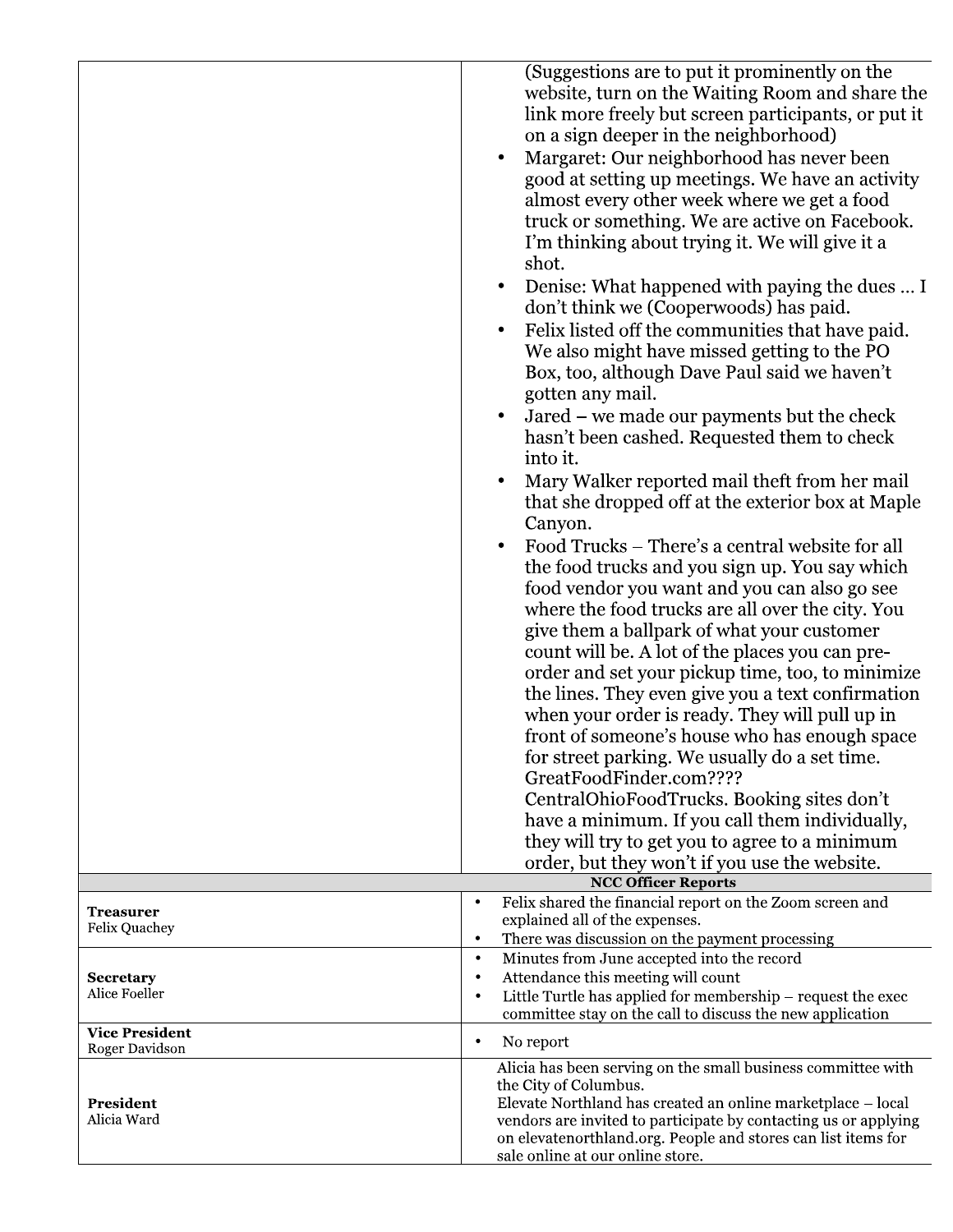|                                                                             | <b>NCC Committee Reports</b>                                                                                                                                                                                                                                                                                                                                                                                                                                                                                                                                                                                                                                                                                                                                                                                                                                                                                                       |
|-----------------------------------------------------------------------------|------------------------------------------------------------------------------------------------------------------------------------------------------------------------------------------------------------------------------------------------------------------------------------------------------------------------------------------------------------------------------------------------------------------------------------------------------------------------------------------------------------------------------------------------------------------------------------------------------------------------------------------------------------------------------------------------------------------------------------------------------------------------------------------------------------------------------------------------------------------------------------------------------------------------------------|
| <b>Independence Day Parade Committee</b><br>Web site is northlandparade.org | We voted at the May meeting to cancel the parade.<br>٠                                                                                                                                                                                                                                                                                                                                                                                                                                                                                                                                                                                                                                                                                                                                                                                                                                                                             |
| <b>Development Committee</b><br>Dave Paul, Chair                            | A medical center at Hamilton and 161 asked to amend graphics<br>$\bullet$<br>code to match the city's language (wall sign to roof sign). The<br>committee recommended approval.<br>Chipotle on Morse road is creating a pickup lane (not a drive-<br>$\bullet$<br>thru where you can place an order) and to accommodate that,<br>they wanted to change the language in their zoning to allow the<br>fence to remain as-is although it is non-conforming. We agreed<br>with a change that they would need to leave the trees or change<br>the language if they don't. We approved it with that change.<br>The Mid-Ohio Food Collective is interested in creating a new<br>$\bullet$<br>location on Morse Road. They are looking at a property but we<br>cannot disclose which property, although we have been<br>interested in repurposing this site. You will hear more about th<br>at our next Development Committee meeting.     |
| <b>Graphics and Code Task Force</b><br>Bill Logan, Coordinator              | No report<br>٠                                                                                                                                                                                                                                                                                                                                                                                                                                                                                                                                                                                                                                                                                                                                                                                                                                                                                                                     |
|                                                                             | <b>Additional Discussions</b>                                                                                                                                                                                                                                                                                                                                                                                                                                                                                                                                                                                                                                                                                                                                                                                                                                                                                                      |
| <b>Other Old Business</b>                                                   | n/a<br>$\bullet$                                                                                                                                                                                                                                                                                                                                                                                                                                                                                                                                                                                                                                                                                                                                                                                                                                                                                                                   |
|                                                                             | Banquet Assessment - Alicia: We feel we should return the<br>$\bullet$<br>banquet fees already collected and not collect anymore this yea<br>Jared: We in Preston Commons want you to keep it<br>$\circ$<br>and record who paid and book it for next year. We<br>don't need it back. Credit us for next year.<br>Brad: Lee & Ulry would have a harder time<br>$\circ$<br>processing it back so we'd rather you keep it. We'd<br>prefer not to get it back.<br>Dave Slowbe: Roll it over to next year. Now the civic<br>$\circ$<br>will have the budget to buy tickets for more people<br>when next year comes around.<br>Alicia: If you want to donate it for something else<br>$\circ$<br>NCC related such as the parade, we need a letter<br>from your association giving us permission for that.<br>Felix agreed and it is easy to keep a list of who paid,<br>$\circ$<br>and there is a separate account for the banquet fees. |

|  | Other New Business |  |
|--|--------------------|--|
|  |                    |  |

| associations.                                                   |
|-----------------------------------------------------------------|
| Alicia presented a statement from NCC regarding racial justice. |
| Members were invited to comment. Brad moved and Jill            |
| seconded the motion. During a roll call vote all voted          |
| unanimously in favor to issue this statement.                   |
|                                                                 |

Next year we will be sure not to bill those

- Dave Paul: Many phone calls have been coming in from people  $\bullet$ asking if you want to sell your house. Seniors are being targeted One person in Columbus was actually thinking about selling an so he spoke with the person. They sent a person to their home and had him sign something he didn't understand and they said they need him out of the house in a week. So this may be more serious.
- John Kirkpatrick mentioned his civic was publishing in its  $\bullet$  $\frac{1}{2}$  $\alpha$  $11 + 1$

|                                                       | newsletter about the scams.<br>The picnic $-$ We have to cancel the picnic this year. |
|-------------------------------------------------------|---------------------------------------------------------------------------------------|
| <b>Open Forum</b><br>Comments, Announcements          |                                                                                       |
| President<br>Alicia Ward (Cooper Woods)               | mrsaward@yahoo.com<br>614.634.0623                                                    |
| <b>Vice President</b><br>Roger Davidson (Albany Park) | roger davidson@hotmail.com<br>614.933.8748                                            |